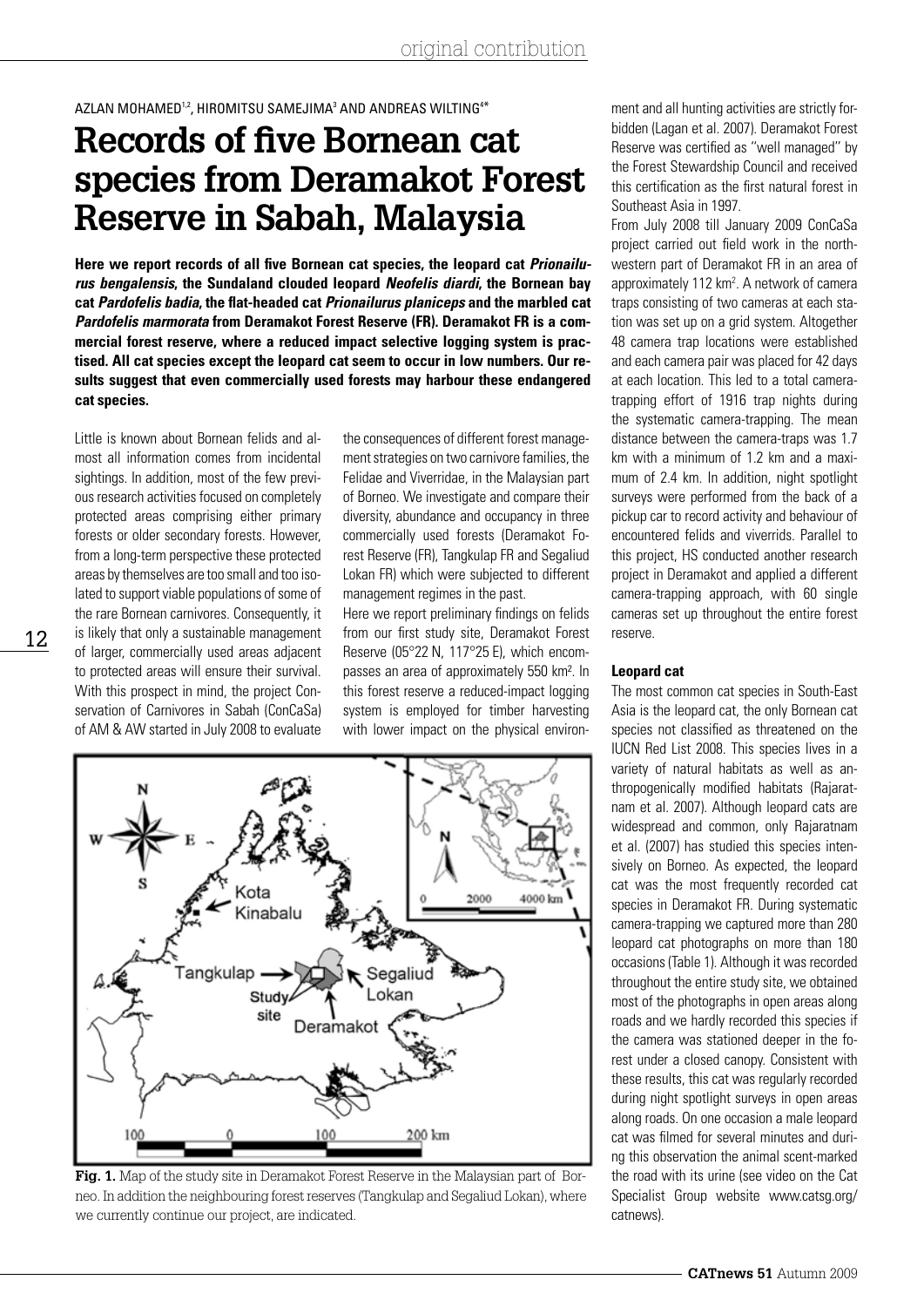## **Sundaland clouded leopard**

The Sundaland clouded leopard is the largest carnivore and the only species of the subfamily Pantherinae on Borneo. Recently, Bornean and Sumatran clouded leopards have been re-classified as a separate species distinct from its continental relative *Neofelis nebulosa*, owing to significant genetic and morphological differences between the two species (Buckley-Beason et al. 2006; Kitchener et al. 2006; Wilting et al. 2007a & b). Furthermore, Wilting et al. (2007a & b) suggested to distinguish two subspecies of the Sundaland clouded leopard, *Neofelis diardi borneensis* on Borneo and *Neofelis diardi diardi* on Sumatra. Since 2008, the Sundaland clouded leopard is listed as a distinct species on the IUCN Red List and classified as vulnerable, with both Bornean and Sumatran subspecies each classified as endangered (IUCN red list 2008). In Sabah, clouded leopards have been recorded in several forest reserves, most of which are commercially used and where their long-term survival remains uncertain (Wilting et al. 2006). Although we expected that clouded leopards occur in low densities, it was surprising that during the seven months of camera-trapping the ConCaSa project recorded only two clouded leopard individuals, easily distinguished by their distinct coat patterns, of which one was photo-trapped during a pilot study outside the actual study site. The other clouded leopard individual, a large adult male, was regularly photographed (on ten occasions) within our study site. Although HS recorded other clouded leopards in other areas in Deramakot FR, the only clouded leopard he photographed within the Con-CaSa 112 km² study site was also the same male. The maximum distance between photo recaptures exceeded 13 km and, using a minimum convex polygon (MCP), the minimum home range area used by this male exceeded 45 km². Given the small sample size, this is most certainly an underestimate of the true range size yet this size is already comparable or even larger than clouded leopard home-ranges estimated by radio-telemetry in Thailand (Grassman et al. 2005, Austin et al. 2007). Considering that the ConCaSa project just recorded one individual with several recaptures in our study site of 112 km², the density of clouded leopards in Deramakot Forest Reserve seems to be very low.

A few months after our camera-trapping efforts in Deramakot we observed a young male clouded leopard during a night survey in Deramakot. We were able to capture this



**Fig. 2.** A leopard cat along a secondary road (5°26'N/117°22'E; Photo A. Wilting & A. Mohamed).

clouded leopard on a video for several minutes (see video on the Cat Specialist Group website www.catsg.org/catnews).

Additional to our camera-trapping records, we also discovered a juvenile sambar deer *Cervus unicolor* killed by a clouded leopard. This sambar deer was lying next to a secondary road and weighted approximately 30-35 kg. The location where the sambar deer was found was close to a site where we had repeatedly photographed the large male clouded leopard. The kill was very fresh and the clouded leopard had bitten off and removed part of the front right leg. A similar observation of a missing hind leg was made by AW 2005 in Tabin Wildlife Reserve, where a bearded pig *Sus barbatus* of approximately 20-25 kg was killed by a clouded leopard, probably a male given the large size of the clouded leopard tracks next to the kill (Wilting, unpubl. data). The pig was brought up to the first storey of an observation tower by the predator. On discovery the front left leg was missing. Based on these observations it could be speculated that clouded leopards

try to cache up their prey or parts of larger kills, in a tree. Such a speculation could be supported by the assumption of Rabinowitz et al. (1987), who stated that trees are used as resting sites above the ground to escape from the terrestrial leeches.

# **Bornean Bay Cat**

Our photograph of the Bornean endemic bay cat is the first confirmed record of this species in Deramakot FR. Since 1928 there was no confirmed record of this species, before it was rediscovered in 1992 in Sarawak (Sunquist, et al. 1994). With the growing number of scientists working on Borneo, the number of records has increases (Meijaard 1997, Azlan & Sanderson 2007). However besides these incidental records almost nothing is known about the ecology of this species and consequently it is considered one of the world's least known felids (Sunquist, et al. 1994, Azlan & Sanderson 2007). Its discovery in Deramakot FR was surprising as all previous records for this species were located farther to the south (Danum Valley - Azlan & Sanderson

**Table 1.** Number of photographs, occasions and trapping effort of felids recorded in Deramakot Forest Reserve.

| <b>Species</b>                   | No. of<br>photos | No. of<br>occasions | # trap nights /<br># captures | #sightings /45<br>night surveys |
|----------------------------------|------------------|---------------------|-------------------------------|---------------------------------|
| <b>Leopard cat</b>               | 288              | 183                 | 10                            | 9                               |
| <b>Sundaland clouded leopard</b> | 19               | 10                  | 192                           | 11                              |
| <b>Bornean bay cat</b>           | 2                |                     | 1916                          | -                               |
| <b>Flat headed cat</b>           | 4                | 4                   | 479                           | -                               |
| <b>Marbled cat</b>               |                  | -                   |                               | 2 <sup>1</sup>                  |

<sup>1</sup> Sightings were made during night surveys, prior and after the 45 systematic night surveys.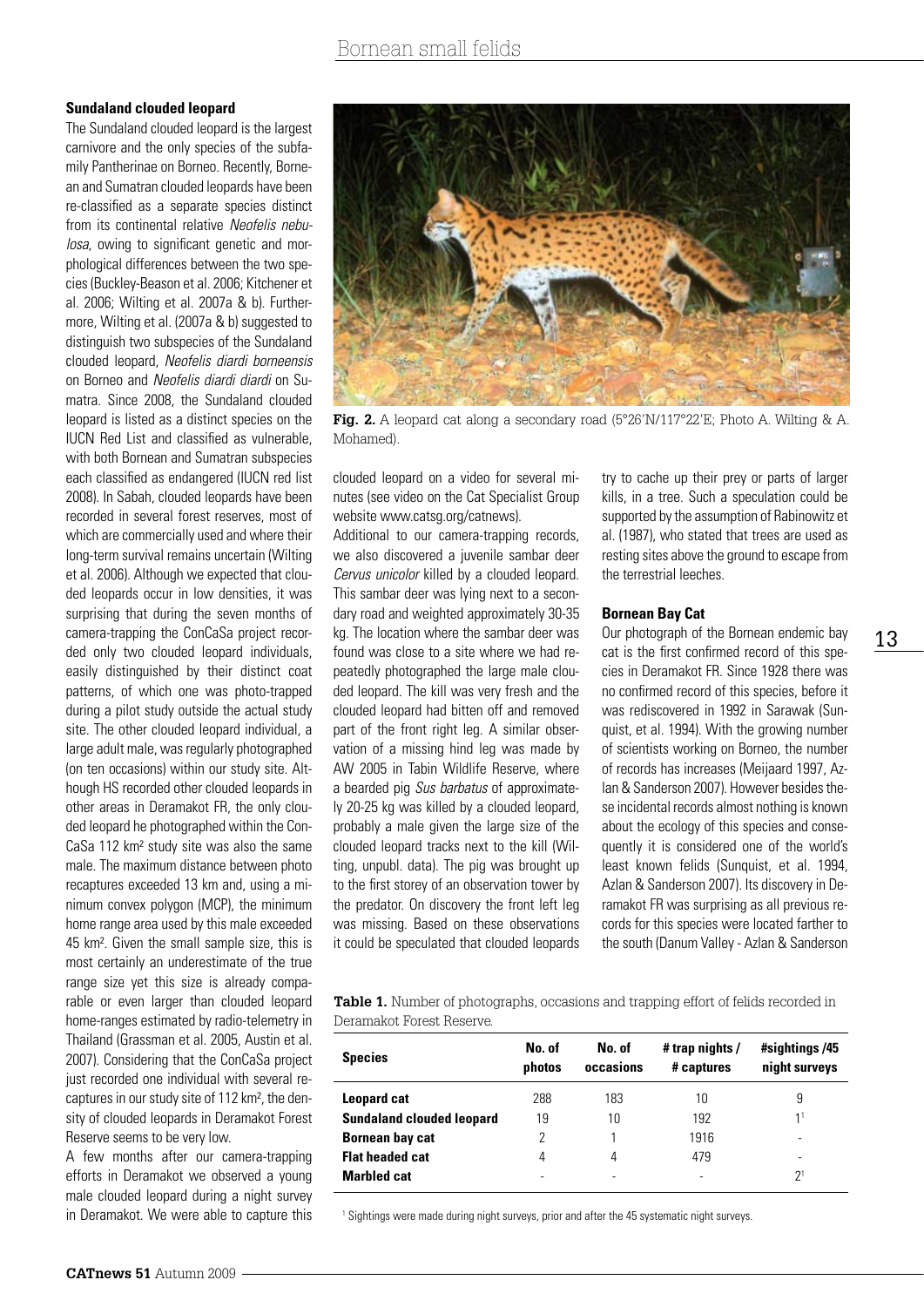

**Fig. 3.** A male Sundaland clouded leopard along a logging road (5°22'N/117°23'E; Photo A. Wilting & A. Mohamed).

2007; Soak village - Kitchener et al. 2004). Therefore our record expands the distribution range of this species to the north.

#### **Flat-headed Cat**

14

Since 2008, besides the Bornean Bay Cat, a second Bornean cat species, the flat-headed cat, is listed as endangered on the IUCN Red List (IUCN Red List 2008). Similar to the bay cat, almost nothing is known about this species in the wild. From the few accounts, captive observations and their morphology this species is known to be strongly associated with wetlands and waterways (Nowell & Jackson 1996, Bezuijen 2000). Our records from Deramakot FR seem to confirm this association, as all records of the project ConCaSa were from the north-western part of our study site which is flatter and contains more water ponds and lakes than the southern parts of Deramakot FR. All our three camera-trapping stations where we recorded this species were located close to small streams or water ponds. In addition to these records, HS recorded this species farther south of Deramakot

FR and Yasuda et al. (2007) also reported its presence in Deramakot. These records were also made close to water resources. To our knowledge, there are more records of flatheaded cats from Deramakot FR than from any other location throughout its distribution range. This suggests that particularly the flat north-western part of Deramakot FR is a very good habitat for this threatened species.

#### **Marbled Cat**

The marbled cat, looking like a miniature form of a clouded leopard with a cloud-like spot pattern and a very long tail, seems to be the most arboreal of the Bornean cat species. Owing to their secretive behaviour it is not surprising that marbled cats are rarely encountered in the wild and most of the available information about this species is anecdotal. The marbled cat was the only cat species not photographed by the ConCaSa project in Deramakot FR. However, HS photographed this species several times in other parts of the Deramakot FR. In addition, during preliminary night surveys, AM and AW twice



Fig. 4. A male Bornean bay cat along an old logging road (5°24'N/117°26'E; Photo A.Wilting & A. Mohamed).

observed a marbled cat. On one occasion, the marbled cat sat in the middle of the road and then disappeared into the forest whereas during the second sighting we were able to observe the cat for over 10 minutes. This cat groomed itself in a cat-like manner whilst sitting on a thick branch at a height of about 25 m. After some time it started to climb through the branches to avoid the spotlight directed at it, and negotiated one passage down the big tree-trunk climbing down head-first. Such an arboreal talent was previously only known from the clouded leopard and the margay Leopardus wiedii in South America (Sunquist & Sunquist 2002).

## **Conclusion**

Except for the leopard cat, all other four cat species appear to be rare and most probably occur in low densities in Deramakot FR. It is possible that these species occur naturally in low numbers, possibly due to limited prey abundance, suitable water resources (for the flat-headed cat and maybe the bay cat) or intra-guild competition. Our study unequivocally demonstrated the presence of all species of felids in Deramakot FR, showing that this area is one of the few places on Borneo with confirmed records of all five species. To ensure the long-term survival of these cats on Borneo, further efforts need to be taken to assist local stakeholders in improving their forest management practices, as only sustainable forest management practices applied on a large scale are likely to provide appropriate protection for these endangered species.

#### **Acknowledgements**

We thank the Economic Planning Unit for issuing a research permit and the Sabah Wildlife Department and the Sabah Forestry Department (SFD) for acting as counterparts to this research project. The SFD also kindly provided us with access to their facilities in Deramakot. Without the full support of Dr Henry Bernard (UMS) and Raymond Alfred (WWF-Malaysia) the research project ConCaSa would not have been realised. Financial support for project ConCaSa was kindly provided by the following institutions: Point Defiance Zoo and Aquarium and the Clouded Leopard Project, WWF-Germany and WWF-Malaysia, Cleveland Metroparks, Minnesota Zoo, Houston Zoo, Nashville Zoo, the Zoological Society for the Conservation of Species and Populations (ZGAP), the Association for Wild Cat Conservation and the Interessensgemeinschaft artgerechter Raubtierschutz eV. Furthermore AM thanks WWF-Malaysia and Russell E. Train Fellowship and AW the state of